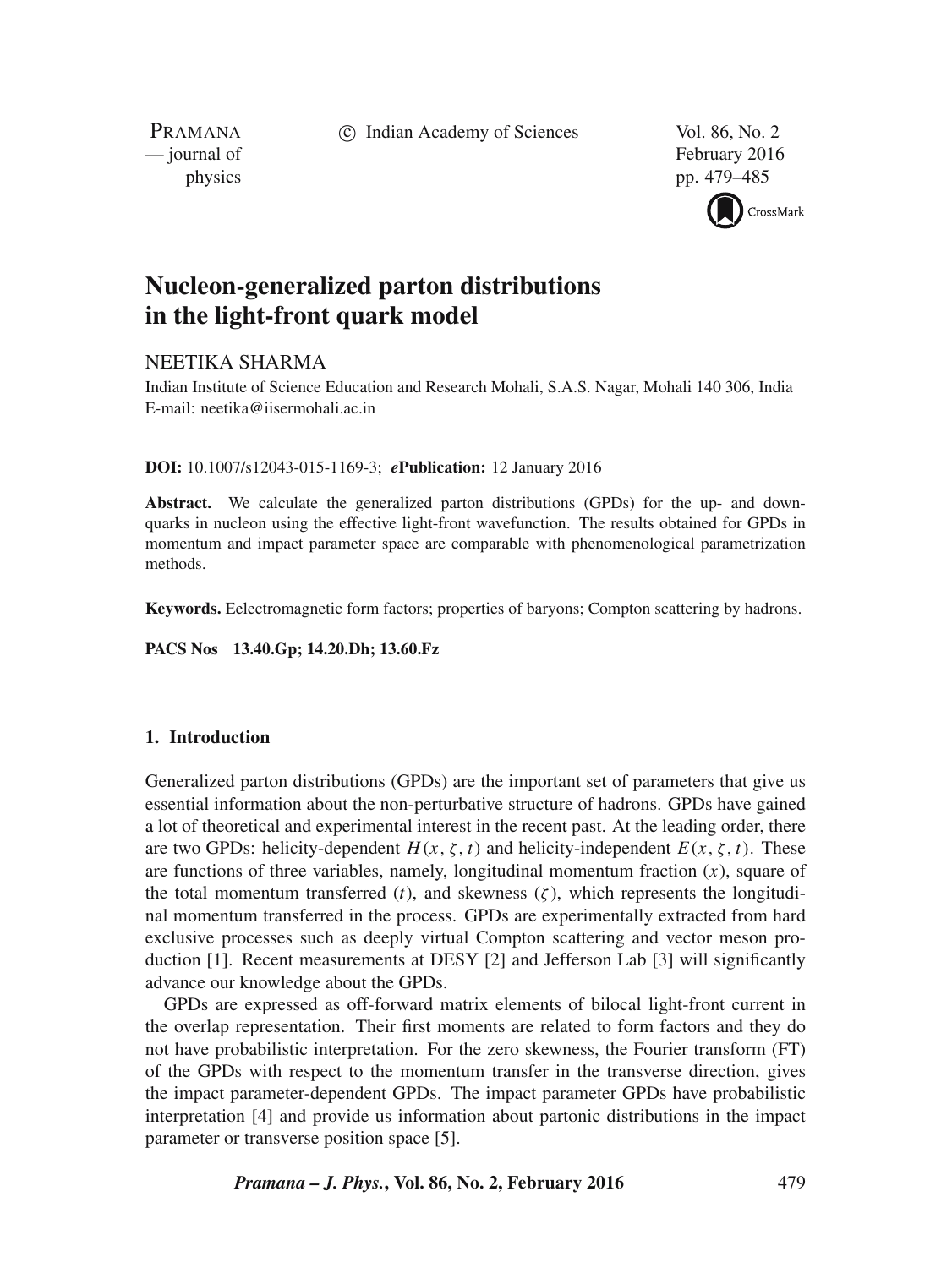## *Neetika Sharma*

The AdS/CFT is the correspondence between the string theory on a higher-dimensional anti-de Sitter (AdS) space to conformal field theory in physical space–time [6]. This conjecture has led to a semiclassical approximation for strongly-coupled quantum field theories which provides physical insights into its non-perturbative dynamics of hadrons [7]. These models incorporate colour confinement and chiral symmetry breaking, and successfully explain the hadron spectra, e.g., the mass spectra [8], form factors [9], distribution amplitudes, etc. [10]. The idea of matching the matrix elements of AdS modes to the light-front QCD is referred to as light-front holography (LFH). This approach has been used to calculate the GPDs for valence quarks indirectly via the sum rules that connect GPDs with electromagnetic form factors (EFFs) [11].

Recently, a phenomenological light-front quark model (LFQM) has been proposed by matching the soft-wall model of AdS/QCD and light-front QCD for EFFs of hadrons with arbitrary twist dimensions [12]. LFQM successfully explains the results for hadronic form factors consistent with quark counting rules and Drell Yan–West duality. We intend to investigate the GPDs for the up- and down-quark in nucleon in the momentum and impact parameter space. The qualitative behaviour of our model predictions is compared with the recent parametrization method of parton distributions [13,14].

#### **2. Generalized parton distributions in the light-front quark model**

In the light-front formalism, the Dirac and Pauli form factors  $(F_1^q)$  $F_1^q(q^2)$  and  $F_2^q$  $T_2^q(q^2)$  are identified by the helicity-conserving and the helicity non-conserving matrix element of the plus component of the electromagnetic current  $J^+$ . The quark EFFs in the overlap representation are defined as

$$
F_1^q(t) = \int \frac{dx \, d^2k_\perp}{16\pi^3} [\psi_{1/2}^{* \uparrow}(x, k'_\perp) \, \psi_{1/2}^{\uparrow}(x, k_\perp) + \psi_{-1/2}^{* \uparrow}(x, k'_\perp) \, \psi_{-1/2}^{\uparrow}(x, k_\perp)],
$$

$$
F_2^q(t) = \frac{-2M_N}{q_1 - tq_2} \int \frac{dx \, d^2k_\perp}{16\pi^3} [\psi_{1/2}^{* \dagger}(x, k'_\perp) \psi_{-1/2}^{\dagger}(x, k_\perp)
$$

$$
+ \psi_{1/2}^{* \dagger}(x, k'_\perp) \psi_{-1/2}^{\dagger}(x, k_\perp)],
$$

where  $\psi_{\lambda q}^{\lambda N}(x, k_{\perp})$  is the LFWF describing the interaction of quark with scalar diquark to form a nucleon,  $\lambda_N = \uparrow \downarrow$  correspond to the specific helicities of the nucleon,  $\lambda_q = \pm 1/2$ is helicity of the struck quark, and  $t = -q^2 = -q^2_{\perp}$  is the momentum transferred.

The quark–scalar diquark helicity component of the LFWFs are expressed as

$$
\psi_{1/2}^{\uparrow}(x, k_{\perp}) = \varphi_q^1(x, k_{\perp}), \qquad \psi_{-1/2}^{\uparrow}(x, k_{\perp}) = -\left(\frac{k^1 + ik^2}{xM_n}\right) \varphi_q^2(x, k_{\perp}),
$$
  

$$
\psi_{1/2}^{\downarrow}(x, k_{\perp}) = \left(\frac{k^1 - ik^2}{xM_n}\right) \varphi_q^2(x, k_{\perp}), \qquad \psi_{-1/2}^{\downarrow}(x, k_{\perp}) = \varphi_q^1(x, k_{\perp}), \qquad (1)
$$

480 *Pramana – J. Phys.***, Vol. 86, No. 2, February 2016**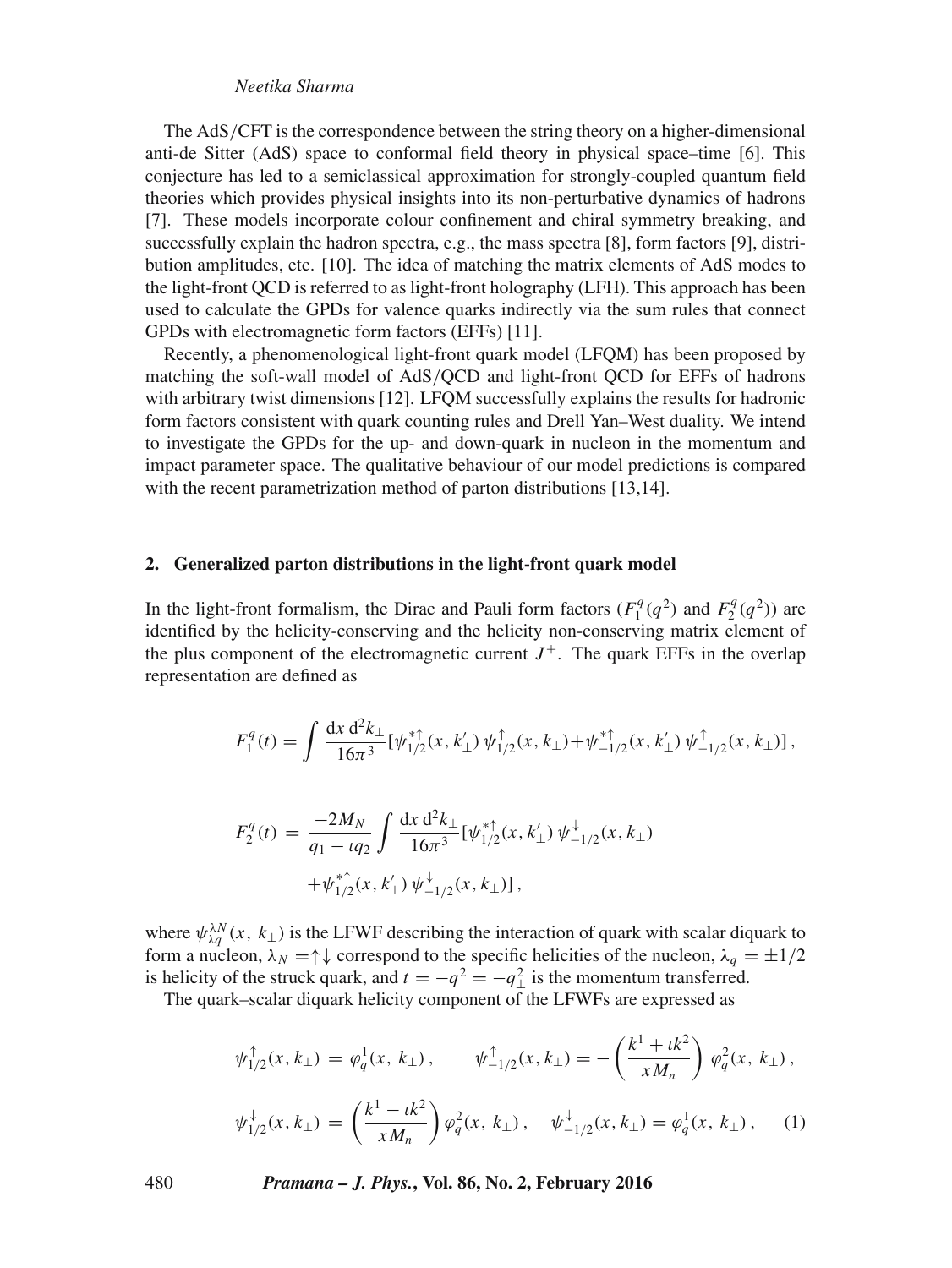where

$$
\varphi_q^i(x,\,k_\perp) = \frac{4\pi}{\kappa} \, N_q^i \, \sqrt{\frac{\log(1/x)}{1-x}} \, x^{a_q^i} (1-x)^{b_q^i} \, e^{-\frac{k_\perp^2}{2\kappa^2} \frac{\log(1/x)}{(1-x)^2}} \, .
$$

Here  $N_q^i$  is the normalization constant and  $a_q^i$  and  $b_q^i$  are the free parameters to be fitted to the experimental data on EFFs for proton and neutron.

Sum rules connect the GPDs for unpolarized quarks with the EFFs [4]

$$
F_1^q(t) = \int_0^1 dx \ H^q(x, t), \qquad F_2^q(t) = \int_0^1 dx \ E^q(x, t).
$$
 (2)

We have used the standard convention to define the GPDs for valence quarks (minus antiquark)  $H^q(x, t) = H^q(x, 0, t) + H^q(-x, 0, t); E^q(x, t) = E^q(x, 0, t) + E^q(-x, 0, t).$ After performing the matching of respective expressions for the nucleon form factors results, the GPDs for the up- and down-quark are given as

$$
H^{q}(x,t) = n_{q} \frac{(N_{q}^{1})^{2}}{I_{1}^{q}} x^{2a_{q}^{1}} (1-x)^{2b_{q}^{1}+1} \left[ 1 + \frac{\sigma(x)^{2} \kappa^{2}}{\log(1/x)} \left( 1 - \frac{q_{\perp}^{2} \log(1/x)}{4\kappa^{2}} \right) \right]
$$

$$
\times \exp\left[ -\frac{\log(1/x)}{4\kappa^{2}} q_{\perp}^{2} \right],
$$

$$
E^{q}(x,t) = \kappa_{q} \frac{2N_{q}^{1} N_{q}^{2}}{I_{2}^{q}} x^{a_{1q}+a_{2q}-1} (1-x)^{b_{1q}+b_{2q}+2} \exp\left[ -\frac{\log(1/x)}{4\kappa^{2}} q_{\perp}^{2} \right], \quad (3)
$$

where  $n_q$  is the number of valence quarks in the nucleon,  $\kappa_q$  is the quark anomalous magnetic moment, and

$$
\sigma(x) = \frac{N_q^2}{N_q^1} x^{(a_q^2 - a_q^1)} (1 - x)^{(b_q^2 - b_q^1 + 1)}.
$$

The integrals in the above equation are defined as

$$
I_1^q = \int_0^1 dx \, (N_q^1)^2 x^{2a_q^1} (1-x)^{2b_q^1+1} \bigg[ 1 + \frac{\sigma^2 \kappa^2}{\log(1/x)} \bigg],
$$
  
\n
$$
I_2^q = 2 \int_0^1 dx \, N_q^1 N_q^2 x^{a_{1q} + a_{2q} - 1} (1-x)^{b_{1q} + b_{2q} + 2}.
$$
\n(4)

For the numerical computation of GPDs, we use the following set of parameters:  $a_{\mu}^1$  = 0.285,  $a_d^1 = 0.7$ ,  $b_u^1 = 0.05$ ,  $b_d^1 = 1$ ,  $a_u^2 = 0.244$ ,  $a_d^2 = 0.445$ ,  $b_u^2 = 0.109$ ,  $b_d^2 = 0.109$ 0.336. In figures 1a and 1b, we have presented the spin-conserving GPD  $H^{u/d}(x, t)$  as a function of x for  $t = -0.5, -1, -2 \text{ GeV}^2$  for up- and down-quarks. The overall behaviour of the GPDs is the same for up- and down-quarks. However, the fall-off behaviour is faster with increasing values of  $x$  for the down-quark. In figures 1c and 1d, we present the GPD  $E^{u/d}(x, t)$  as a function of x for different values of t for the up- and downquarks. In this case, the profile function increases to a maximum value and then decreases. However, the fall-off behaviour is almost similar for both up- and down-quarks.

*Pramana – J. Phys.***, Vol. 86, No. 2, February 2016** 481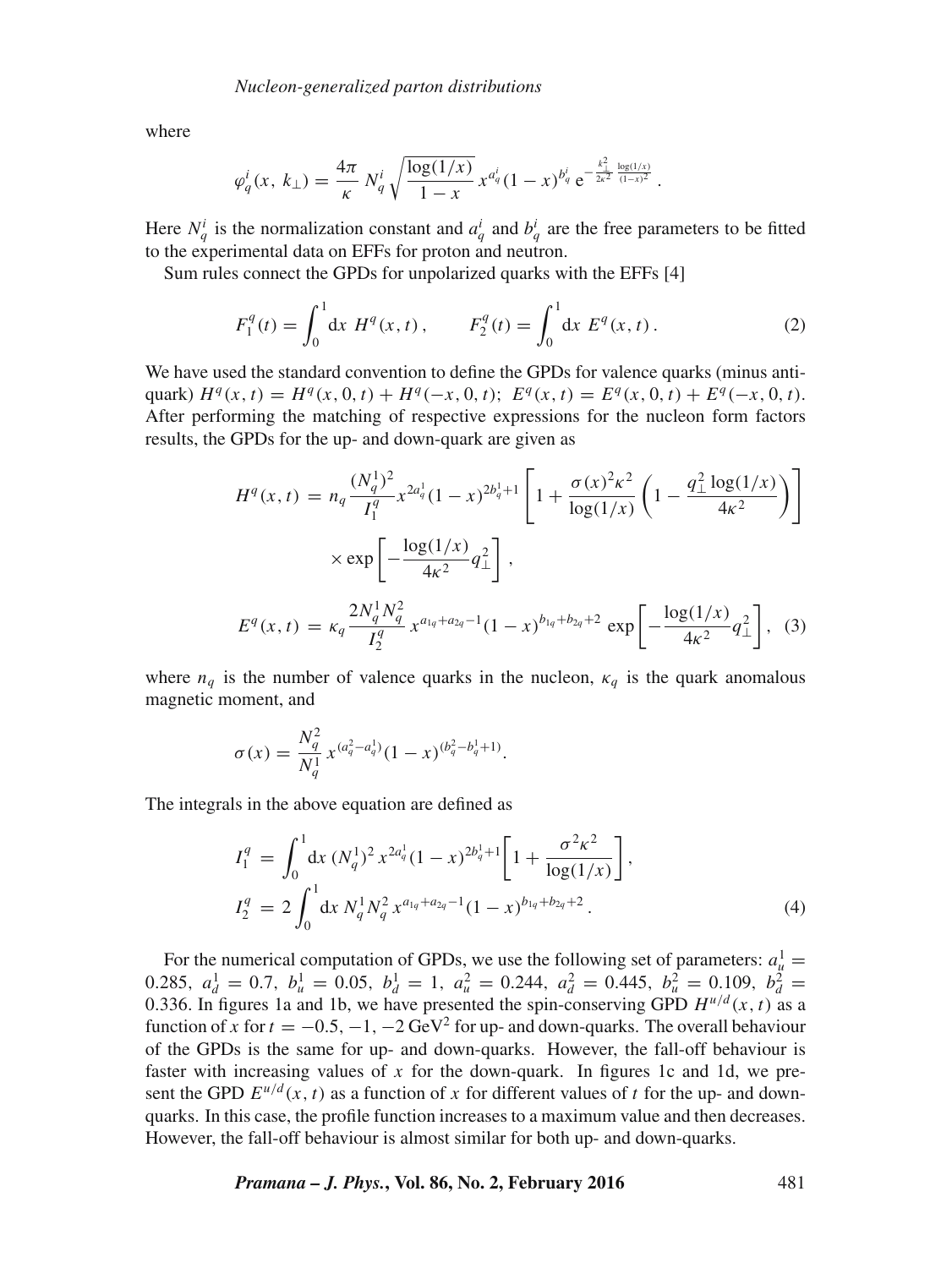*Neetika Sharma*



**Figure 1.** Plots of (**a**)  $H^u(x, b)$  vs. x for fixed values of impact parameter  $b = |b_\perp|$ , (**b**)  $H^u(x, b)$  vs. *b* for fixed values of x, (**c**) same as in (**a**) but for d quark and (**d**) same as in  $(b)$  but for  $d$  quark.

# **3. GPDs in impact parameter space**

GPDs in the momentum space are related to the impact parameter-dependent parton distribution by the Fourier transform [5]. The transverse impact parameter  $b = |b_{\perp}|$  is a measure of the transverse distance between the struck parton and the centre-of-momentum of the hadron. The GPDs in the impact parameter or transverse position space are

$$
H^{q}(x,b) = \frac{1}{(2\pi)^{2}} \int d^{2}q_{\perp} e^{-q_{\perp} \cdot b_{\perp}} H^{q}(x,t) , \qquad (5)
$$

$$
E^{q}(x,b) = \frac{1}{(2\pi)^{2}} \int d^{2}q_{\perp} e^{-q_{\perp} \cdot b_{\perp}} E^{q}(x,t).
$$
 (6)

In order to have a comprehensive analysis of GPDs in impact parameter space, we compare our model predictions with other approaches. There are various phenomenological approaches based on the global parton analysis [14], Gaussian ansatz [15], Regge parametrization [16], etc. [17]. In a recent parametrization method (PM), the GPDs for Dirac form factor [13]

$$
H^{q}(x,t) = q(x) \exp\left[1.1 \frac{(1-x)^{2}t}{x^{0.4}}\right],
$$
\n(7)

where the quark distribution function  $q(x)$ 

$$
u(x) = 0.262x^{-0.69}(1 - x)^{3.50}(1 + 3.83x^{0.5} + 37.65x),
$$
  
\n
$$
d(x) = 0.061x^{-0.65}(1 - x)^{4.03}(1 + 49.05x^{0.5} + 8.65x).
$$
\n(8)

482 *Pramana – J. Phys.***, Vol. 86, No. 2, February 2016**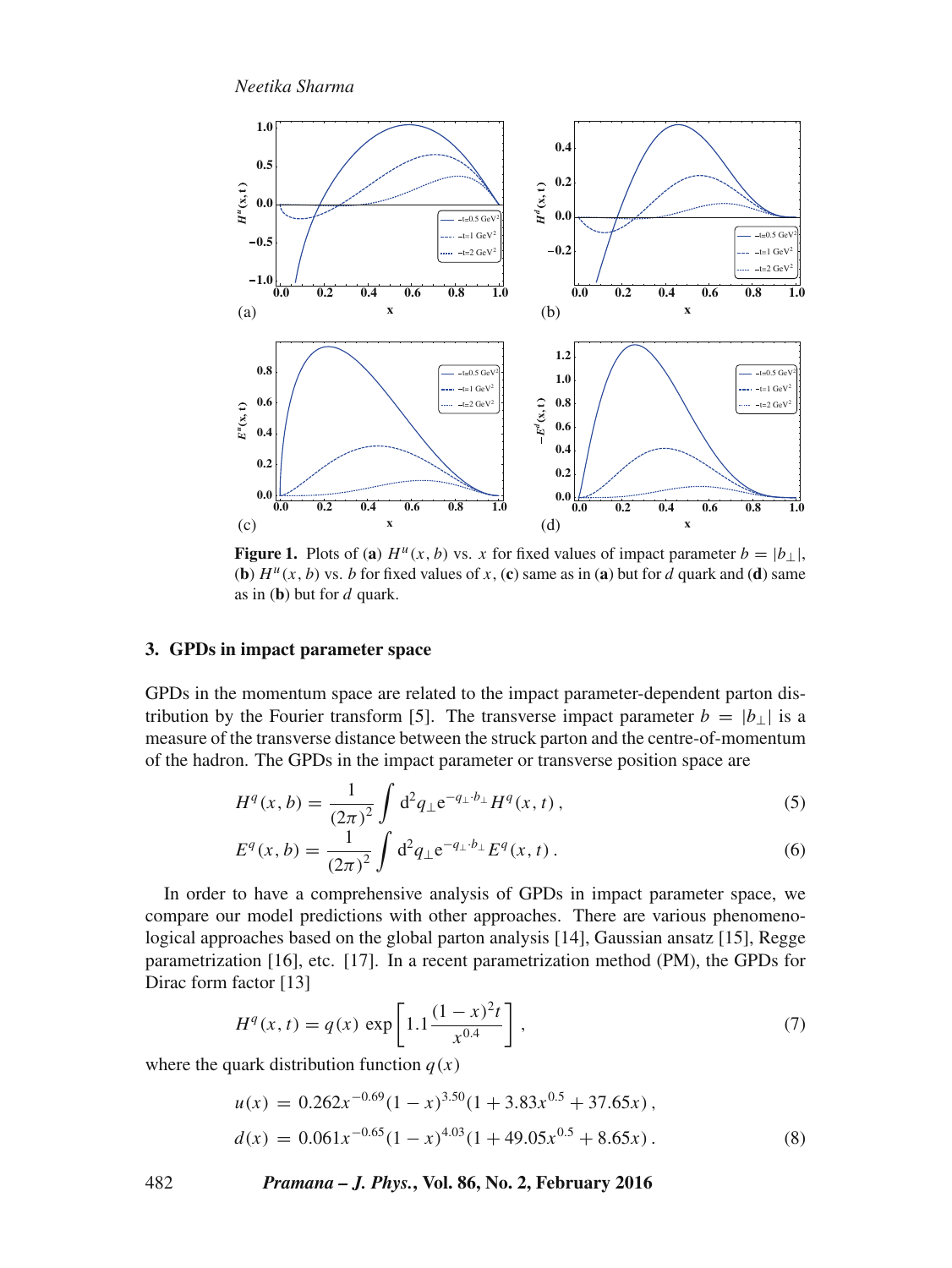Similarly, for the GPD  $\mathcal{E}^q(x, t)$ , we have used the representation [13]

$$
E^{q}(x, t) = \mathcal{E}^{q}(x) \exp\left[a_{+} \frac{(1-x)^{2} t}{x^{0.4}}\right].
$$
 (9)

Here the function  $\mathcal{E}^q(x)$  is expressed as

$$
\mathcal{E}^{u}(x) = \frac{\kappa_{u}}{N_{u}} (1 - x)^{\kappa_{1}} u(x) , \qquad \mathcal{E}^{d}(x) = \frac{\kappa_{d}}{N_{d}} (1 - x)^{\kappa_{2}} d(x) , \qquad (10)
$$

with  $k_1 = 1.53$ ,  $k_2 = 0.31$ ,  $N_u = 1.53$ ,  $N_d = 0.946$ ,  $\kappa_u = 1.673$ , and  $\kappa_d = -2.033$ .

We compare the behaviour of impact parameter GPDs  $H^{u/d}(x, b)$  and  $E^{u/d}(x, b)$  in LFQM with the PM for both up- and down-quarks. In figure 2a, we have plotted the behaviour of  $H^u(x, b)$  with x for fixed values  $b = 0.3, 1 \text{ GeV}^{-1}$ , and in figure 2b, we have shown the behaviour of the same GPD with impact parameter  $b$  for fixed values  $x = 0.3, 0.6$ . In figures 2c and 2d, we plot the GPDs  $H<sup>d</sup>(x, b)$ , while considering its variation with x and  $b$  for the same set of parameters for the down-quark. Similar plots showing the behaviour of GPDs  $E^{u/d}(x, b)$  are shown in figure 3a–3d. In both cases, the qualitative behaviour of GPDs is almost the same for both the up- and down-quarks in the impact parameter space. The profile of GPDs in the LFQM shifted towards a lower value of x as b increases. Therefore, the transverse profile is peaked at  $b = 0$  and falls off further.

The GPD  $H^{u/d}(x, b)$  is peaked at a higher value of x and falls off sharply in LFOM, whereas in PM, the same GPD is peaked at a much lower x. The GPD  $E^{u/d}(x, b)$  shows



**Figure 2.** Plots of (a)  $H^u(x, b)$  vs. x for fixed values of impact parameter  $b = |b_\perp|$ , (**b**)  $H^u(x, b)$  vs. *b* for fixed values of x, (**c**) same as in (**a**) but for d quark and (**d**) same as in  $(b)$  but for d quark.

*Pramana – J. Phys.***, Vol. 86, No. 2, February 2016** 483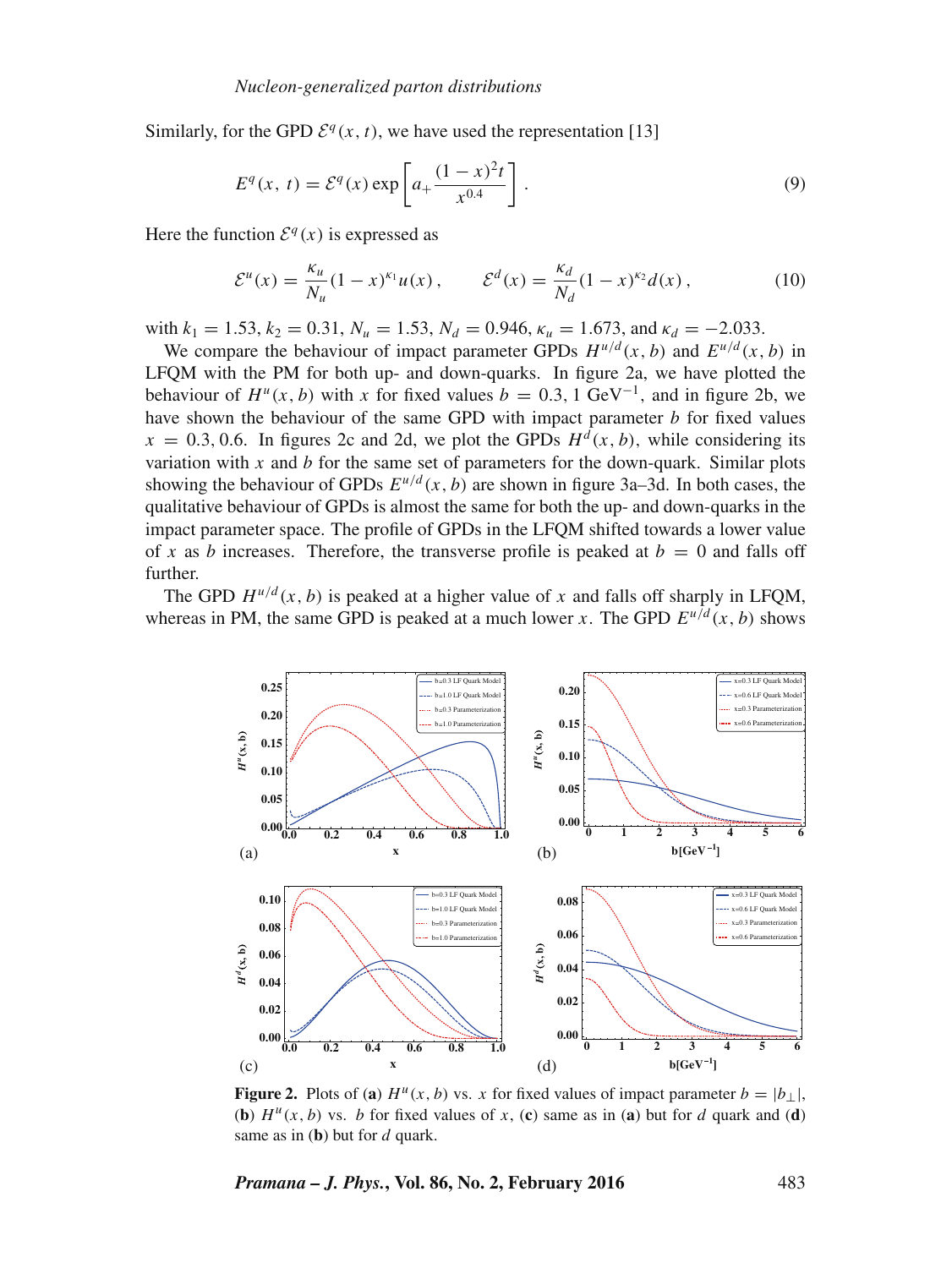*Neetika Sharma*



**Figure 3.** Plots of (a)  $E^u(x, b)$  vs. x for fixed values of impact parameter  $b = |b_\perp|$ , (**b**)  $E^u(x, b)$  vs. *b* for fixed values of x, (**c**) same as in (**a**) but for d quark and (**d**) same as in  $(b)$  but for  $d$  quark.

almost similar behaviour with x in two approaches. However, for small values of  $x$ , GPD has a large magnitude for the up-quark in LFQM. The small difference in the behaviour of GPDs is due to the reason that we restricted the contribution of up- and down-quarks, while the contribution of heavier quarks, such as strange and charm quarks, has been ignored. For the variation of both the GPDs,  $H^{u/d}(x, b)$  and  $E^{u/d}(x, b)$  with impact parameter b, the overall behaviour is the same in different models and the transverse profile is peaked at  $b = 0$ . It is also interesting to observe that for small values of b, the magnitude of GPD  $H(x, b)$  is larger for up-quark than for down-quark, whereas the magnitude of the GPD  $E(x, b)$  is marginally larger for down-quark than for up-quark.

# **4. Summary and conclusions**

In this work, we have used a phenomenological light-front quark model to calculate the GPDs for the up- and down-quarks in nucleon. The effective light-front wavefunction is obtained by matching the matrix elements in the AdS/QCD and light-front QCD at an initial scale. A detailed analysis of nucleon GPDs has been performed in the momentum space and transverse impact parameter space. The qualitative behaviour of GPDs in transverse impact parameter space is the same as the phenomenological parametrization method, though we have considered only the valence quarks contribution. In future, we plan to generalize the LFWF to sea quarks, antiquarks, and gluons, which could then be used in the evaluation of different hadronic processes.